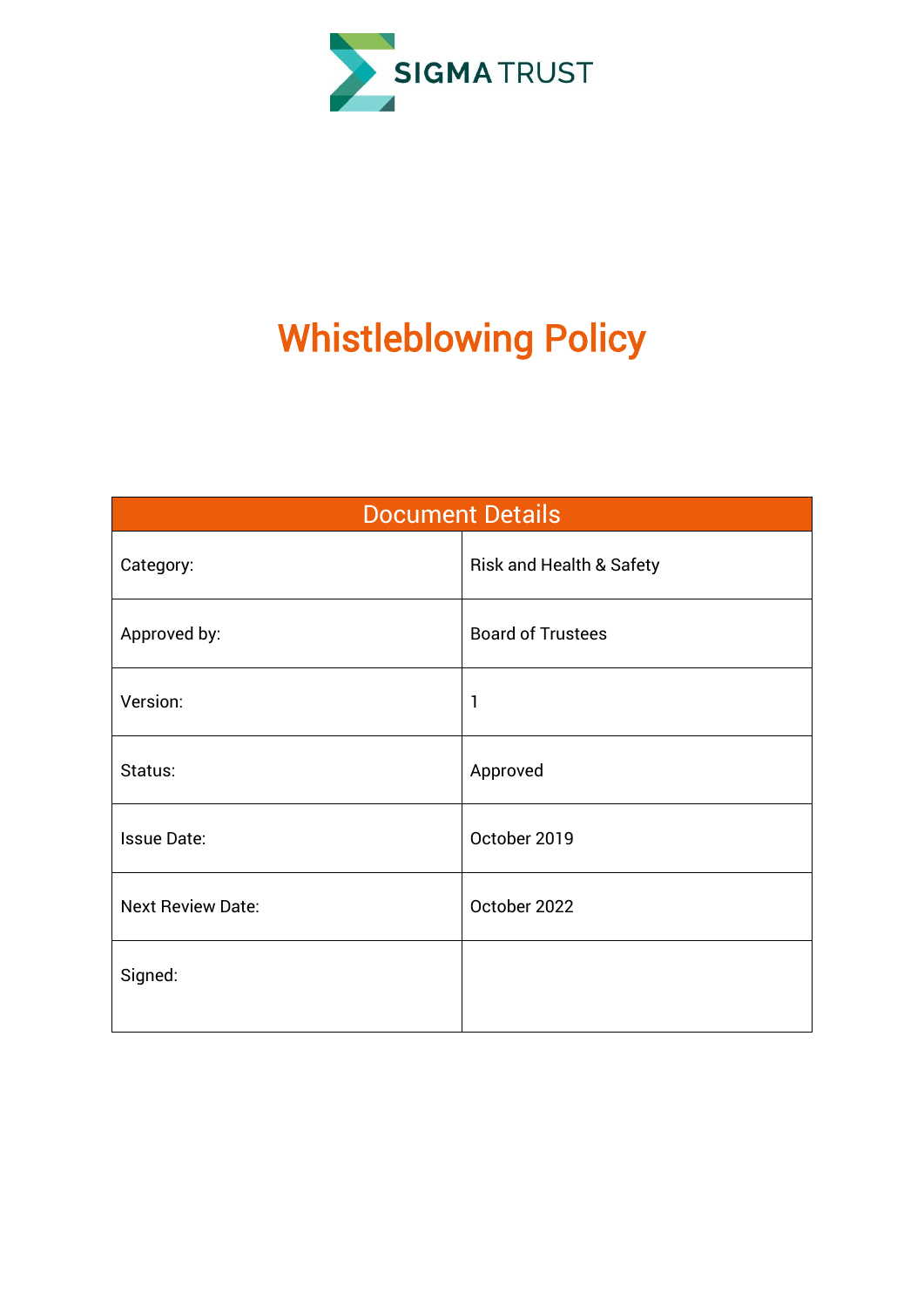

## Ownership and Control

### **History**

| Version | Author | <b>Dated</b> | <b>Status</b> | <b>Details</b>            |
|---------|--------|--------------|---------------|---------------------------|
| 1       | BMa    | October 2019 | Approved      | SchoolBus<br>model policy |
|         |        |              |               |                           |
|         |        |              |               |                           |
|         |        |              |               |                           |
|         |        |              |               |                           |
|         |        |              |               |                           |
|         |        |              |               |                           |
|         |        |              |               |                           |
|         |        |              |               |                           |
|         |        |              |               |                           |

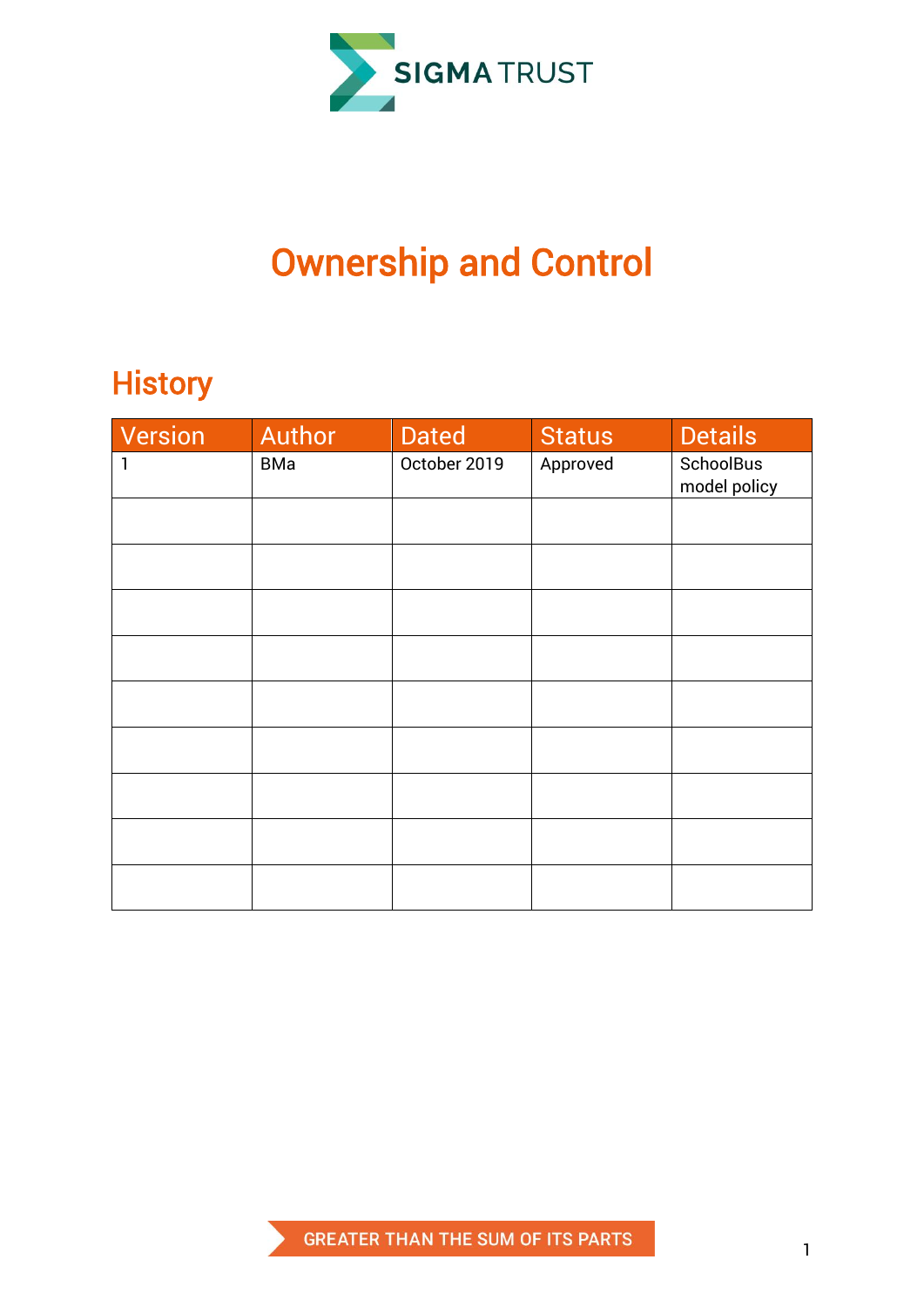

#### Contents:

Statement of intent

- 1. [Legal framework](#page-4-0)
- 2. [Introduction](#page-4-1)
- 3. [Definitions](#page-5-0)
- 4. [Roles and responsibilities](#page-6-0)
- 5. [Scope](#page-7-0)
- 6. [Harassment and victimisation of staff](#page-7-1)
- 7. [Non-employees](#page-8-0)
- 8. [Good practice principles](#page-8-1)
- 9. [Procedure](#page-9-0)
- 10. [Next steps](#page-10-0)
- 11. [What the Trusts asks of you](#page-12-0)
- 12. [Appeal process](#page-12-1)
- 13. [Unfair treatment](#page-12-2)
- 14. [Monitoring and review](#page-12-3)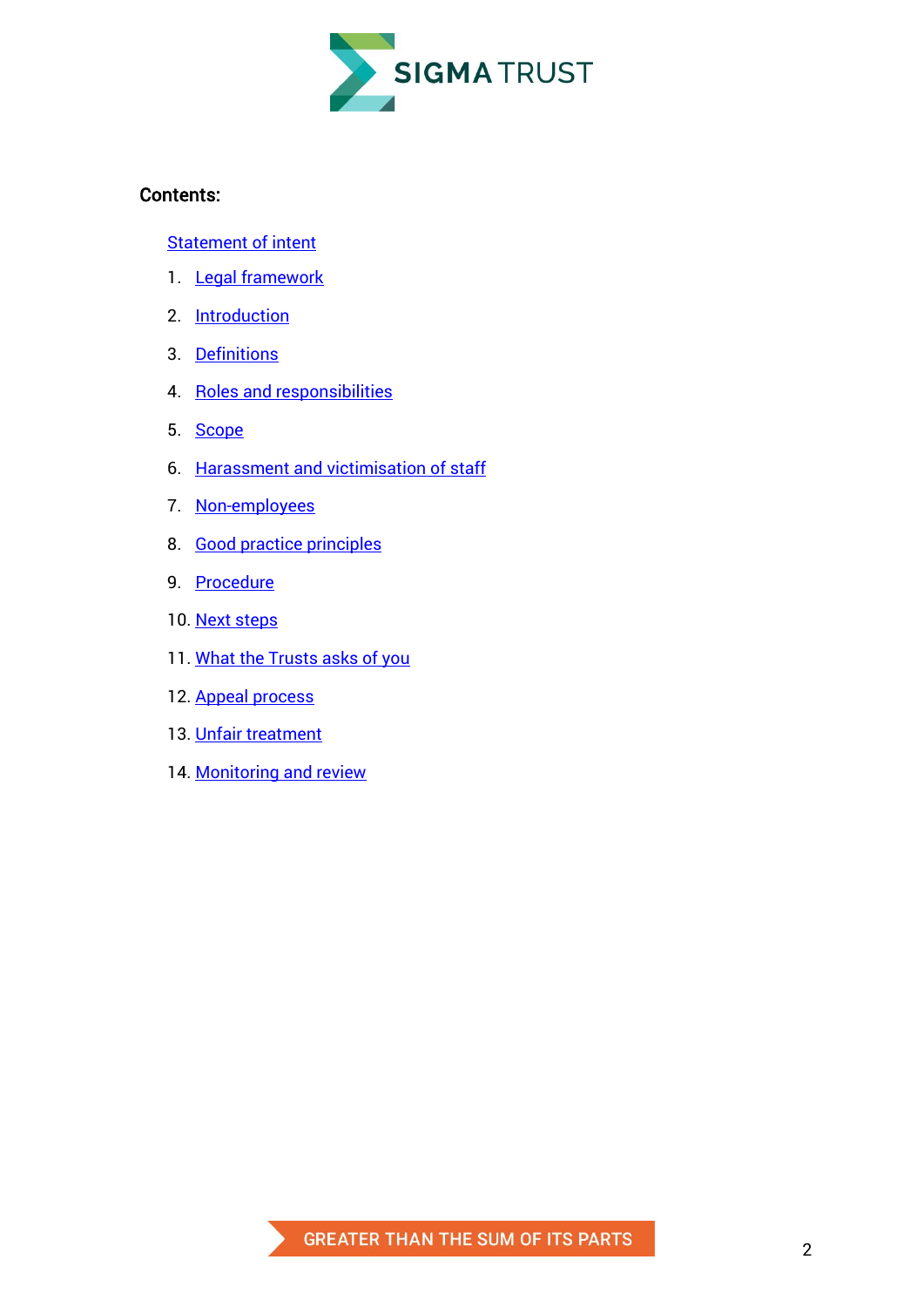

#### Statement of intent

The Sigma Trust is committed to open and honest communication and ensuring the highest possible standards in integrity – we will always treat whistleblowing as a serious matter.

In line with the Trust's commitment to openness, probity and accountability, members of staff are encouraged to report concerns. This policy will work to ensure that, if an employee sees or suspects that something is wrong, they will raise this with the Trust. This is known as "blowing the whistle" – a phrase that is used throughout this policy and should be viewed as a positive action of speaking up.

This policy seeks to ensure that any person suspecting malpractice knows how to raise concerns and what procedures are in place to deal with the concern.

Where this policy necessitates personal or special category data to be processed, it will be done so in accordance with the Trust's Data Protection Policy.

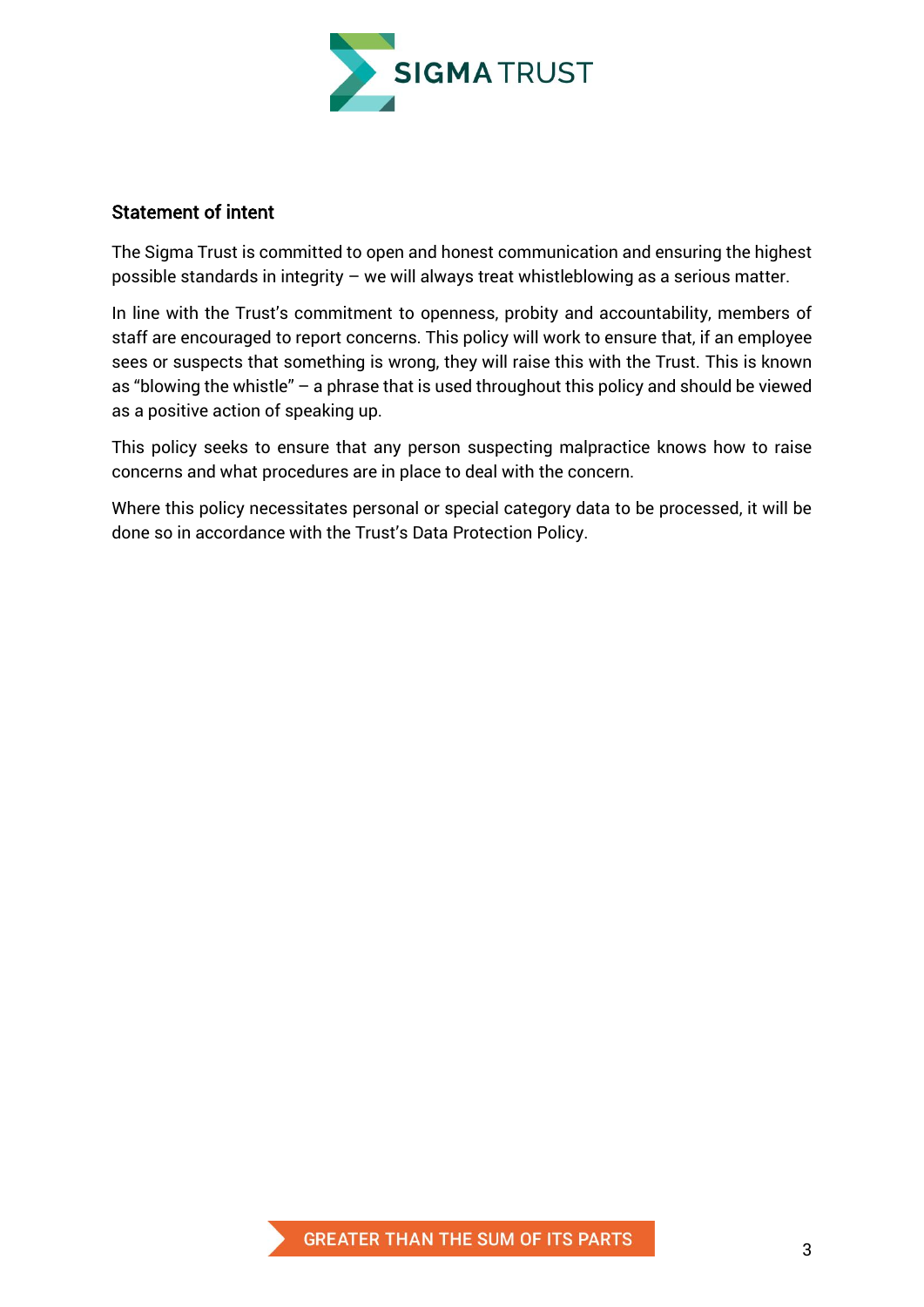

#### <span id="page-4-0"></span>1. Legal framework

- This policy has due regard to all relevant legislation including, but not limited  $1.1.$ to, the following:
	- Public Interest Disclosure Act 1998
	- **Employment Rights Act 1996**
- $1.2.$ This policy has been created with regard to the following guidance documents:
	- ESFA (2019) 'Academies financial handbook 2019'
	- GOV.UK (2015) 'Whistleblowing for employees'
	- DfE (2014) 'Whistleblowing procedure for maintained Trusts'
	- Sir Robert Francis (2015) 'Freedom to speak up report'
- $1.3.$ This policy operates in conjunction with the following Trusts policies:
	- **Disciplinary & Dismissal Policy and Procedure**
	- **Records Management Policy**
	- > Complaints Procedures Policy
	- > Data Protection Policy

#### <span id="page-4-1"></span>2. Introduction

- $2.1$ The Public Interest Disclosure Act 1998 (PIDA) protects employees who "blow the whistle" where the employee reasonably believes that the disclosure falls within the remit of the prescribed person or body and that the information and any allegations are substantially true.
- $2.2.$ Disclosures made under this procedure will be monitored for statistical purposes as required under the PIDA. The details of any disclosure will remain confidential.
- $2.3.$ Within our academies the headteacher is the first point of contact for whistleblowing queries. If the allegation is related to the headteacher, the concern will be raised with the Chair of the Local Governance Committee.
- Within the Central Trust team, the Chief Executive Officer is the first point of  $2.4.$ contact for whistleblowing queries. If the allegation is related to the CEO, the concern will be raised with the Chair of the Board of Trustees.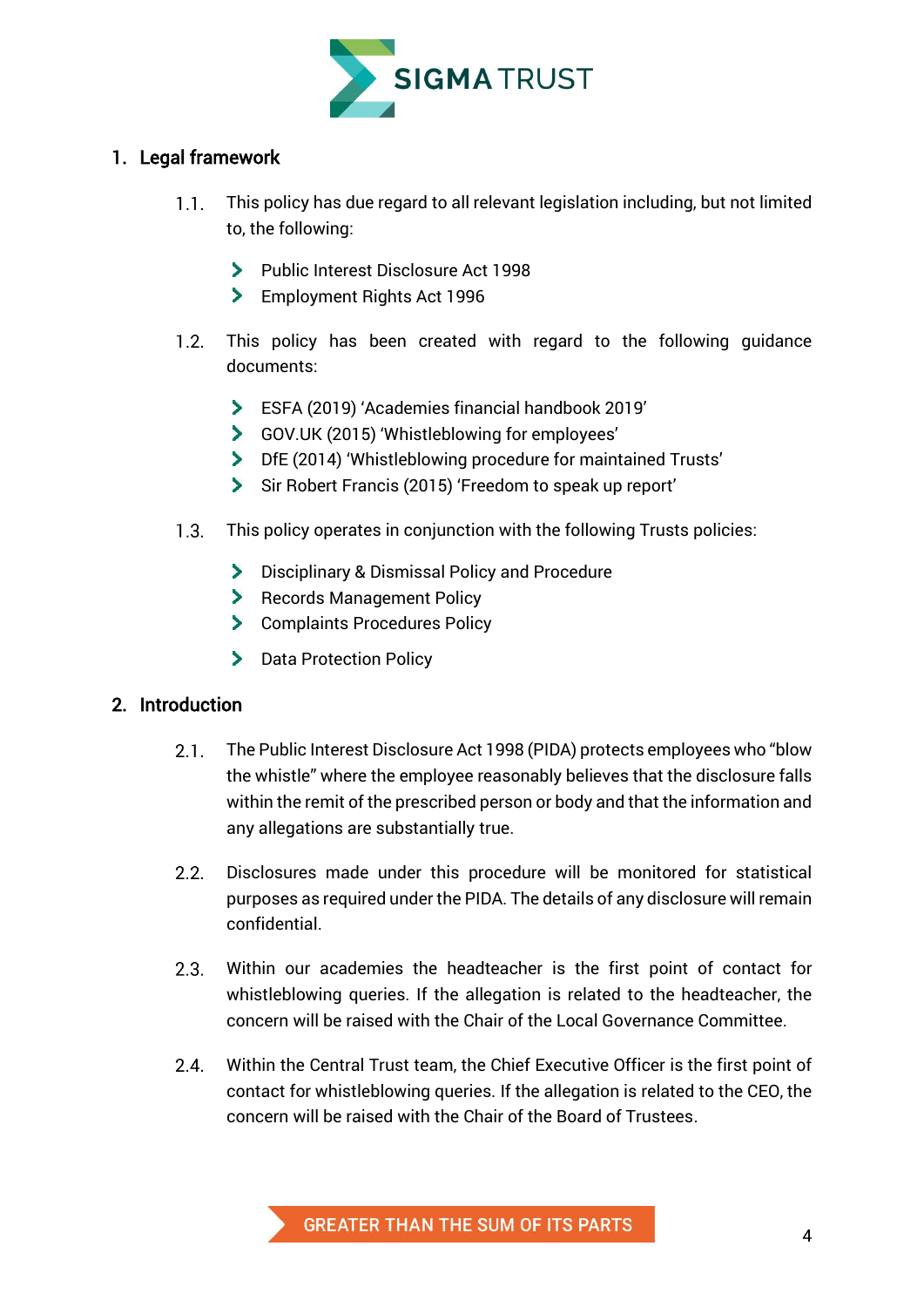

Any member of the Trust community or the general public is able to "blow the  $2.5.$ whistle"; however, the PIDA only protects employees. [Section 7](#page-8-0) includes further details on how whistleblowing affects non-employees.

#### <span id="page-5-0"></span>3. Definitions

- $3.1$ Whistleblowing: Whistleblowing is when an employee reports suspected wrongdoing, or 'qualifying disclosures', at work to their employer.
- <span id="page-5-1"></span> $3.2.$ Qualifying disclosures: As outlined by the PIDA, qualifying disclosures pertain to when any of the following takes place:
	- A criminal offence has been committed, is likely to be committed or is being committed
	- A person has failed, is failing or is likely to fail to comply with any legal obligation to which they are subject
	- A miscarriage of justice has occurred, is occurring or is likely to occur
	- The health or safety of any individual has been, is being or is likely to be endangered
	- The environment has been, is being or is likely to be damaged
	- Information tending to show any matter falling within any of the preceding points has been, is being or is likely to be deliberately concealed
- <span id="page-5-2"></span> $3.3.$ In the public interests means that an individual acted outside of their own personal interest – they acted for more than personal gain. It is not necessary for the disclosure to be of interest to the entire public. The following considerations are often used as a test to establish whether something is within the scope of public interest:
	- The number of people in the group whose interests the disclosure served
	- The nature of the interests and the extent by which individuals are affected by the wrongdoing disclosed
	- The nature of the wrongdoing disclosed
	- > The identity of the alleged wrongdoer
- Blacklisting refers to an individual who is being refused work because they  $3.4.$ are viewed as a whistleblower.
- $3.5.$ Grievances involve someone filing a complaint because they personally have been mistreated in some way – the person making the complaint will have a direct interest in the outcome. It is important to understand the difference between raising a grievance and blowing the whistle.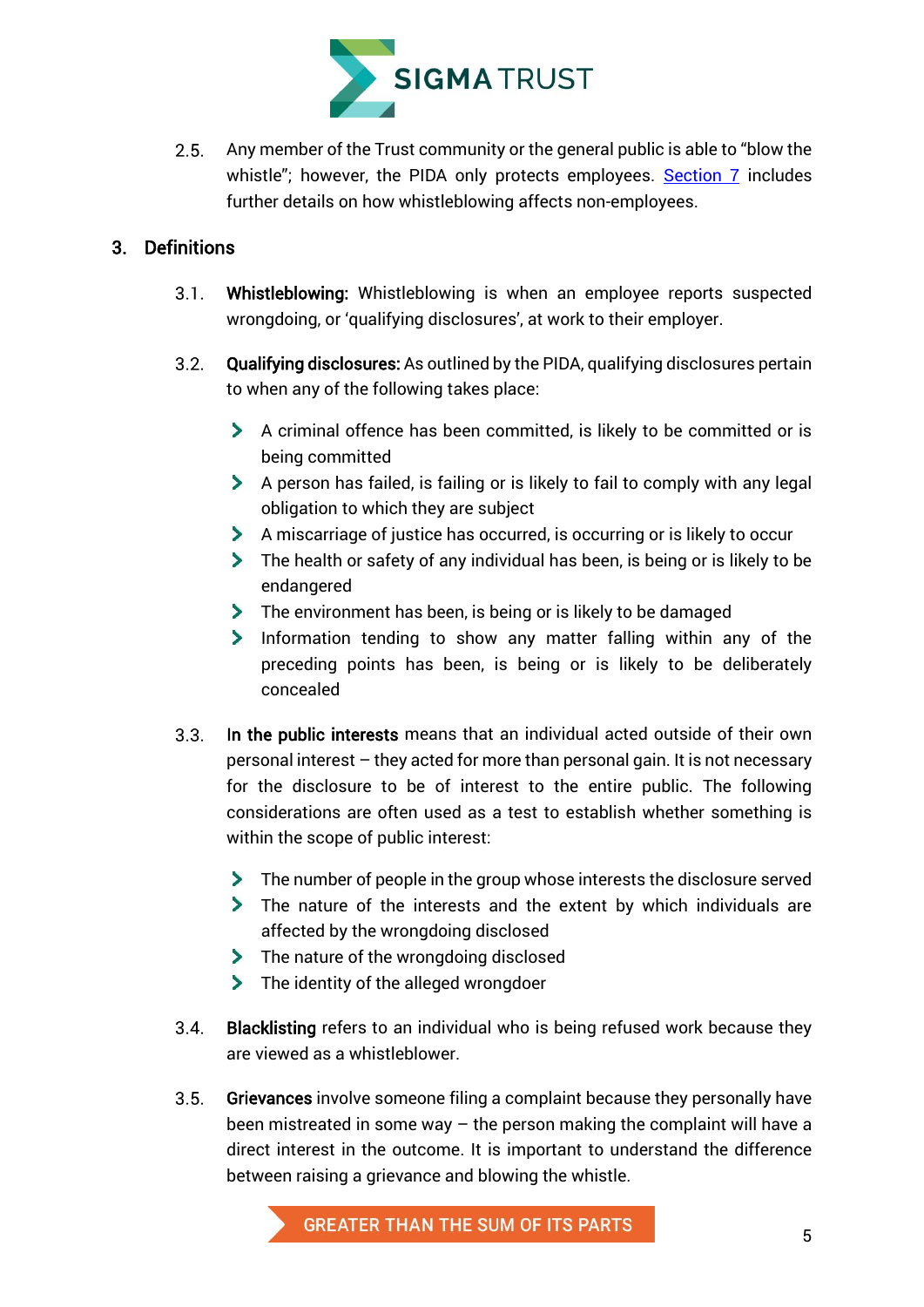

#### <span id="page-6-0"></span>4. Roles and responsibilities:

- The Board of Trustees will be responsible for:  $4.1$ 
	- Establishing and agreeing the whistleblowing procedure.
	- Monitoring the effectiveness of this policy and undertaking any necessary reviews, e.g. in relation to good practice recommendations or changes in legislation.
	- Ensuring all members of the Trust community have access to this policy.
	- Investigating, in liaison with the CEO or a headteacher, any concerns that are raised.
	- **Ensuring this policy provides an open and transparent framework where** members of the Trust community can raise their concerns.
	- Taking the necessary action against members of staff following an investigation into any alleged malpractice.
	- Ensuring that the minutes of the Board of Trustees and/or Local Governance Committee include a record of the Trust's whistleblowing arrangements and who, both internally and externally, staff members should report concerns to.
	- Appointing one Trustee to act as point of contact for staff working within the central team for the reporting of concerns; this Trustee will take a leading role in the monitoring and evaluating of this policy across the Trust, and supporting LGCs with the implementation of this policy.
	- Appoint one Local Governor at each LGC and one member of staff in each academy to act as points of contact for staff members when reporting concerns.
- $4.2$ The Chief Executive Officer and headteachers will be responsible for:
	- Ensuring all members of staff have read and understood this policy.
	- Receiving, investigating and responding to any concerns that have been raised by the Trust community.
	- Being the first point of contact regarding whistleblowing.
- $4.3.$ The chair of the Board of Trustees will be responsible for receiving any concerns raised about the Chief Executive Officer.
- $4.4.$ The chair of the Local Governance Committee will be responsible for receiving any concerns raised about the relevant headteacher.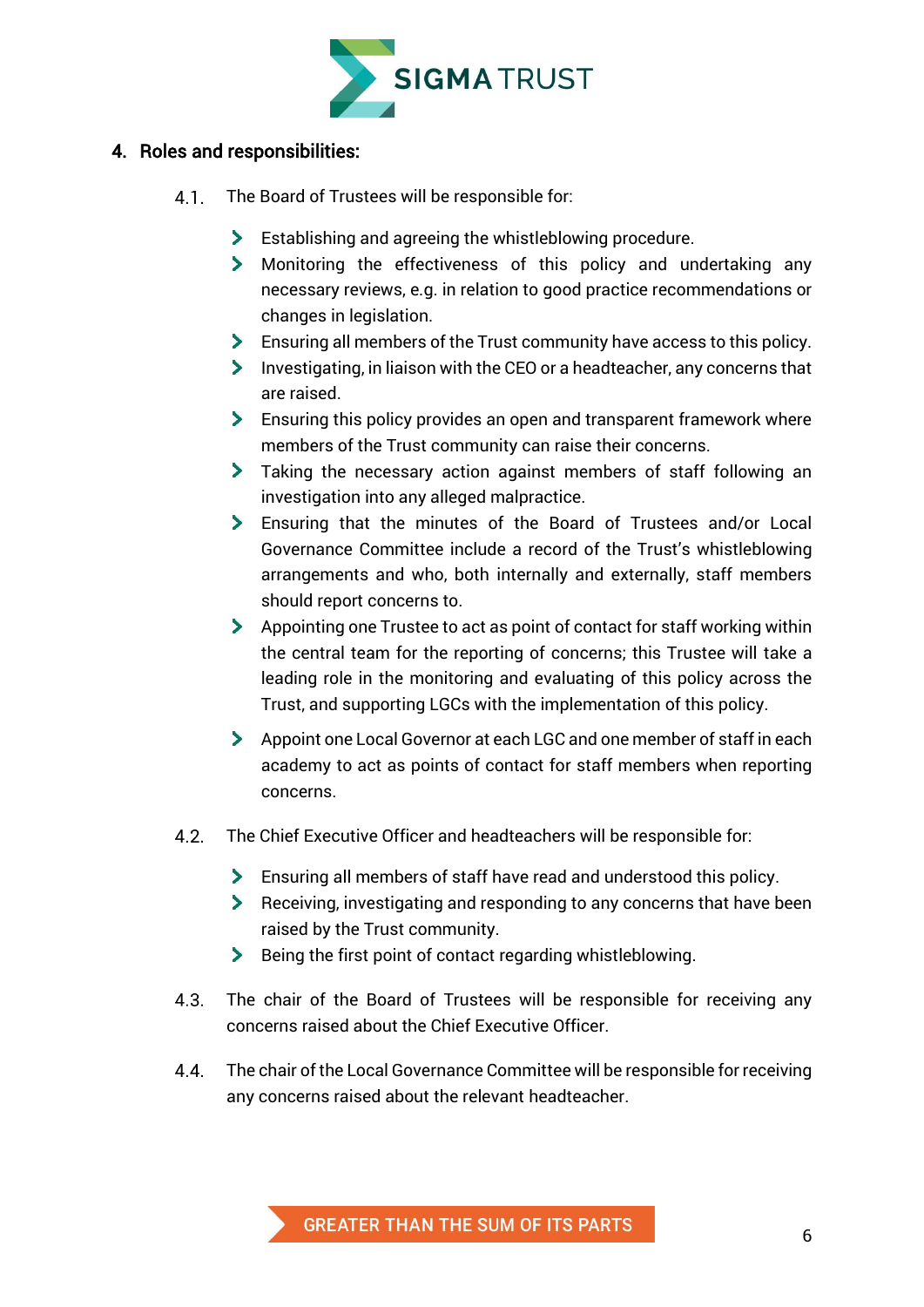

- All members of the Trust community will be responsible for:  $4.5.$ 
	- **Example [3.3](#page-5-2)** Raising any concerns that meet the definitions of  $3.2$  and  $3.3$  of this policy.
	- $\blacktriangleright$  Being truthful and reasonable with any concerns that they have.
	- Not raising malicious or unfounded concerns.

#### <span id="page-7-0"></span>5. Scope

- This policy will:  $5.1.$ 
	- Give confidence to members of the Trust community when raising concerns about conduct or practice that is potentially illegal, corrupt, improper, unsafe or unethical, or which amounts to malpractice or is inconsistent with Trust's standards and policies.
	- Provide members of the Trusts community with avenues to raise concerns.
	- Ensure that members of the Trust's community receive a response to the concerns they have raised and feedback on any action taken.
	- Offer assurance that members of staff are protected from reprisals or victimisation for whistleblowing action undertaken in good faith and within the meaning of the PIDA.
- $5.2.$ This policy will not be confused with the procedure on dealing with harassment at work or the Trust's Grievance Procedures.
- $5.3.$ Under this policy, any of the following can raise a concern:
	- **Employees of the Trust**
	- Employees of contractors working for the Trust, for example, agency staff, builders and drivers
	- > Employees of suppliers
	- Voluntary workers working with the Trust
	- A trainee, such as a student teacher
	- $\sum$  Pupils
	- > The wider community
	- > Local Governors
	- > Trustees

#### <span id="page-7-1"></span>6. Harassment and victimisation of staff

 $6.1$ The Trusts recognises that the decision to report a concern can be a difficult one to take, not least because of the fear of reprisal from those responsible for the malpractice or from the Trust as a whole; however, the Trust will not

**GREATER THAN THE SUM OF ITS PARTS**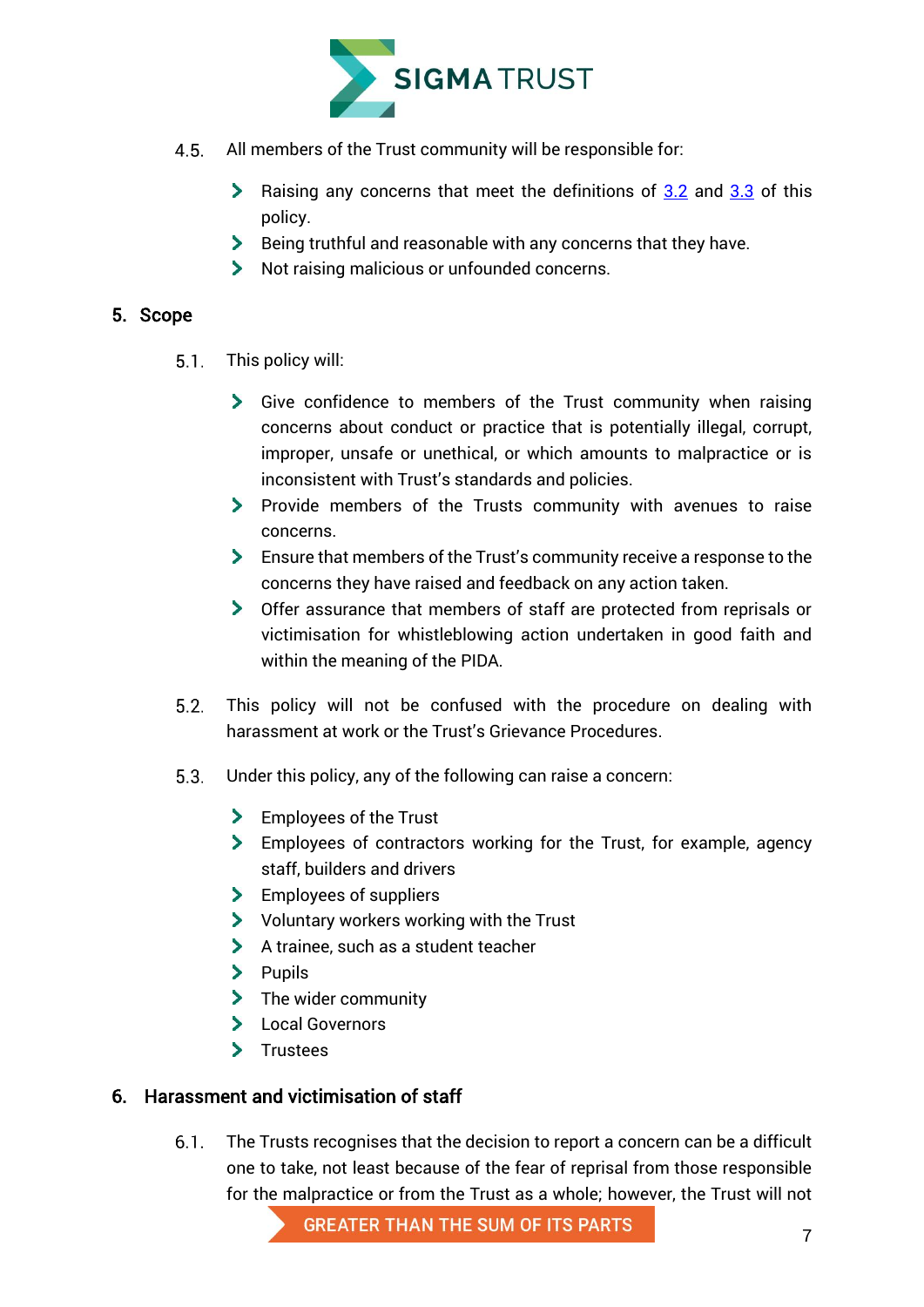

tolerate any such harassment or victimisation and will take appropriate action to protect staff who raise a concern in good faith.

- $6.2.$ Staff are protected in law by the PIDA, which gives employees protection from detriment and dismissal where they have made a protected disclosure, providing the legal requirements of the Act are satisfied, e.g. the disclosure was in the public interest.
- $6.3.$ Any member of staff who victimises or harasses a member of staff as a result of their having raised a concern in accordance with this policy will be dealt with under the Trust's Disciplinary and Dismissal Policy.

#### <span id="page-8-0"></span>7. Non-employees

- The PIDA and the Employment Rights Act 1996 do not protect non-employees as far as whistleblowing is concerned.
- $7.2.$ Irrespective of 7.1, the Trust will not allow harassment, dismissal or exclusion for any non-employee who raises a genuine concern.
- $7.3$ Where an individual feels that they have been unfairly treated following blowing the whistle, they should make a complaint under the Trust's Complaints Policy.
- $7.4$ Trustees are not employees and, while they are responsible for ensuring there is a whistleblowing procedure in place, they are not protected under the PIDA.

#### <span id="page-8-1"></span>8. Good practice principles

- $8.1$ The Trust will implement the core whistleblowing principles, as outlined in the 'Freedom to speak up report', to ensure that whistleblowing procedures are fair, clear and consistent.
- $8.2.$ The Trust will implement a culture of change by ensuring the following principles are reflected in our ethos and values – there will be a culture:
	- $\triangleright$  Of safety in the Trust.
	- Where people feel confident with raising concerns.
	- $\blacktriangleright$  Free from bullying.
	- > Of visible leadership.
	- $\triangleright$  Of valuing staff.
	- $\triangleright$  Of reflective practice.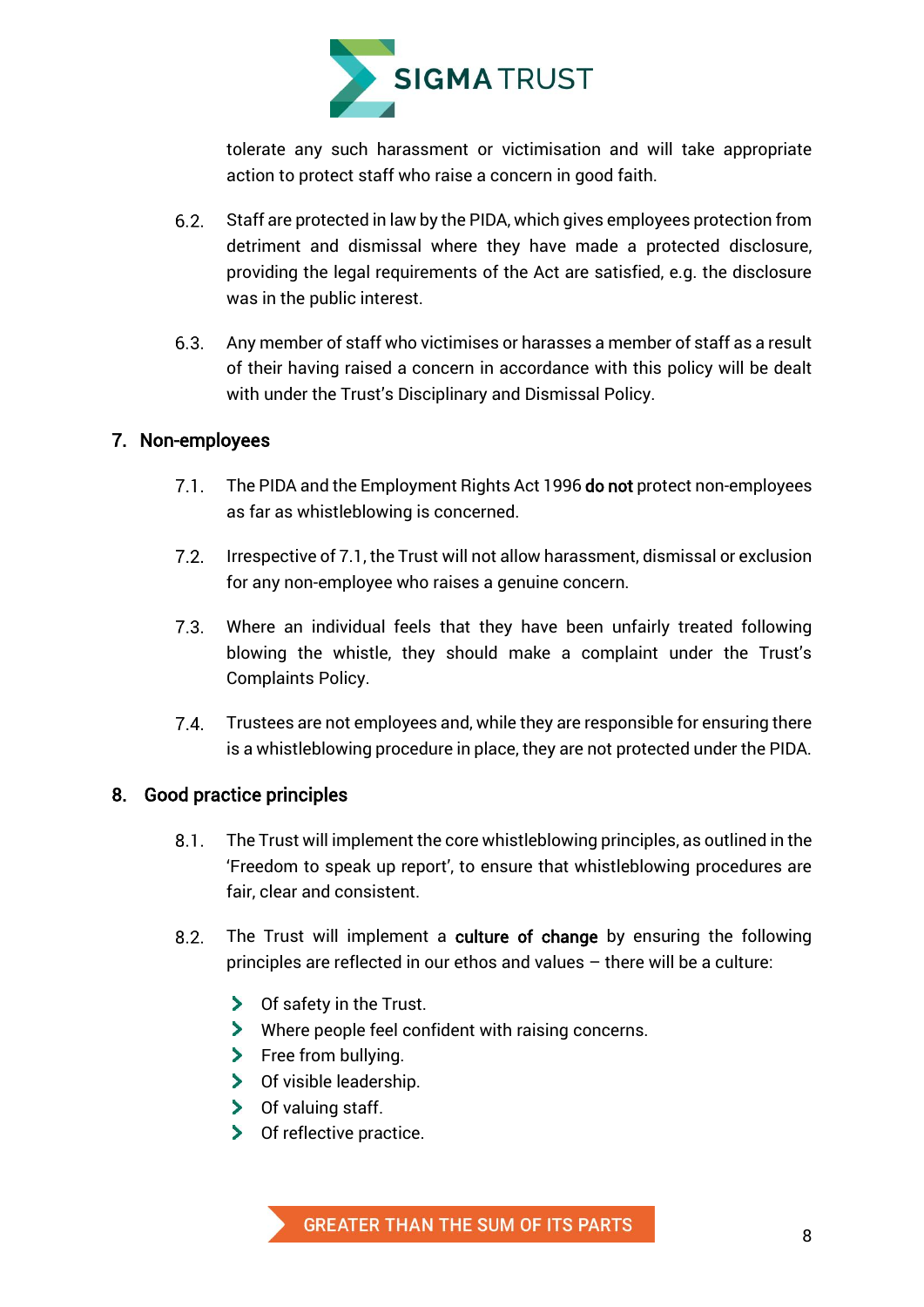

- By providing a clear procedure for mediating and resolving cases, as outlined  $8.3.$ in [section 9,](#page-9-0) the Trust will ensure that all cases are efficiently handled. This procedure includes:
	- How to raise and report concerns.
	- How investigations will be conducted.
	- How the Trust will mediate and resolve disputes.
- $8.4.$ The Trust will implement measures to support good practice by ensuring adherence to the following principles:
	- > Offering relevant training to staff
	- Providing the necessary support to staff
	- Providing support to staff who are seeking alternative employment
	- > Being transparent
	- $\blacktriangleright$  Being accountable
	- Conducting an external review of any concerns raised, where necessary
	- Undertaking regulatory action as required
- $8.5.$ We will ensure there are particular support measures in place for vulnerable groups by adhering to the following principles:
	- Ensuring non-permanent staff are taught, and receive training on, the same principles as permanent staff
	- Ensuring students and trainees are subject to all the safeguarding and whistleblowing principles
	- Ensuring staff from ethnic minorities are supported, as they may feel particularly vulnerable when raising concerns
	- Ensuring staff are empowered and protected, enabling them to raise concerns freely

#### <span id="page-9-0"></span>9. Procedure

- $9.1.$ When raising concerns, individuals will express them in writing to the headteacher or Chief Executive Officer.
- $9.2.$ If an individual is raising a concern about the headteacher or CEO, they should express their concerns in writing to the chair of the Local Governance Committee or Chair of the Board of Trustees. Where this is the case, the relevant chair will take on the headteacher's duties outlined in [section 10.](#page-10-0)
- $9.3.$ When individuals raise their concern, they will include the following information as far as possible: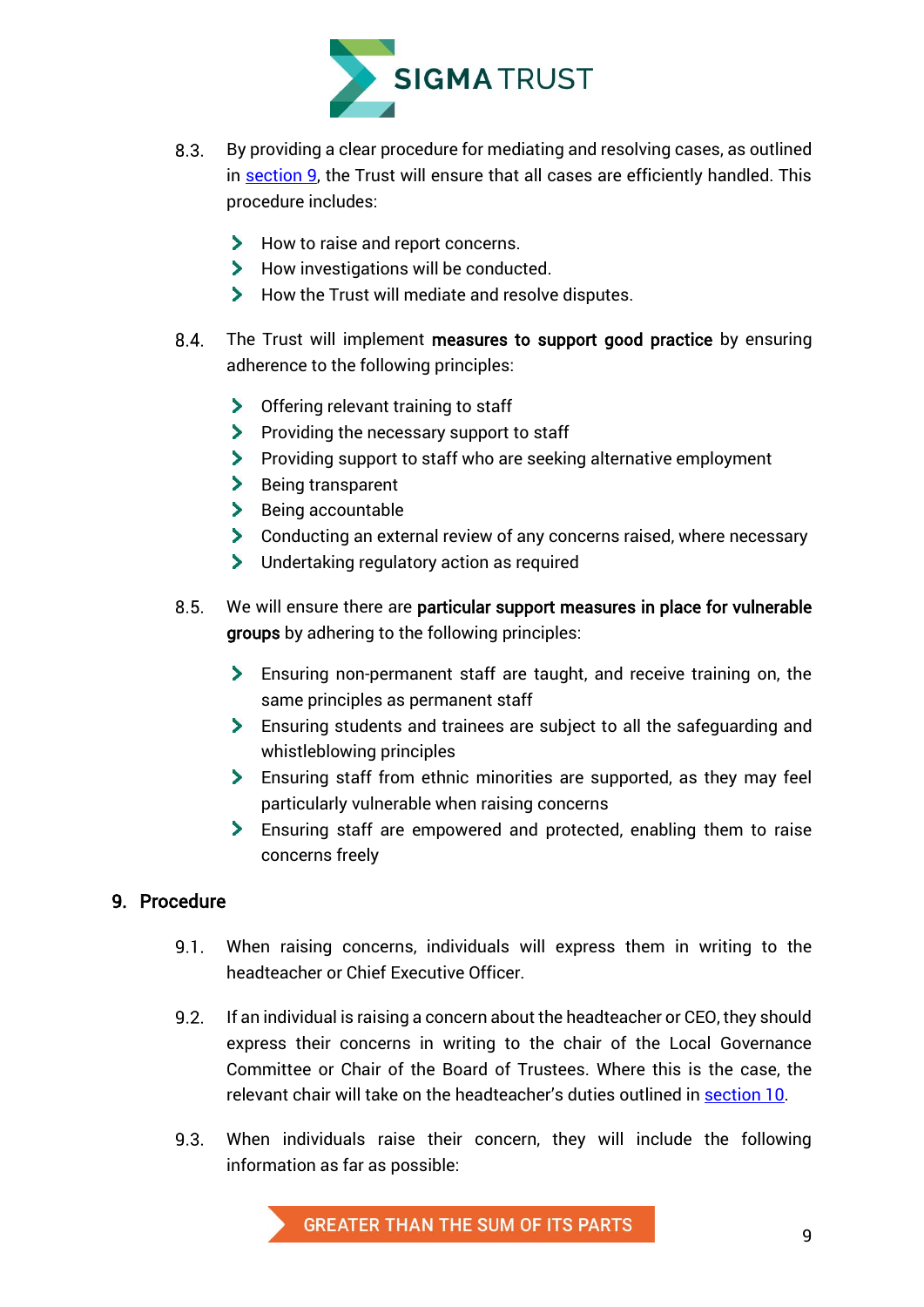

- The background and history of the concern
- Any relevant names, dates and places
- > The reasons for the concern
- 9.4. The Trust encourages individuals to let their identity be known when they raise concerns, as anonymous concerns can be challenging to investigate.
- $9.5.$ Individuals who would like to seek professional and confidential advice should contact Protect, a registered charity that advises on whistleblowing queries. The Protect website can be accessed www.protect-advice.org.uk, or they can be contacted on 020 3117 2520.
- $9.6.$ Once an individual has raised a concern, the Trust will be responsible for investigating it.
- $9.7.$ In certain instances, it may be appropriate for the individual to raise the concern with an outside agency, e.g. the police, depending on the severity of the concern. Equally, it may be appropriate for the individual to request that their trade union raises the matter.
- $9.8.$ If a member of staff feels they should report a concern to the ESFA, they should use the [online contact form.](https://form.education.gov.uk/en/AchieveForms/?form_uri=sandbox-publish://AF-Process-f1453496-7d8a-463f-9f33-1da2ac47ed76/AF-Stage-1e64d4cc-25fb-499a-a8d7-74e98203ac00/definition.json&redirectlink=%2Fen&cancelRedirectLink=%2Fenm)
- $9.9.$ The Trust, or the appropriate external agency, will acknowledge receipt of a disclosure but, unless additional information is required, will not contact or engage in dialogue with the whistleblower, as this may undermine the legitimacy of the investigation outcome.

#### <span id="page-10-0"></span>10. Next steps

- The CEO or relevant headteacher will write to the individual within 10 working days of the initial meeting to confirm that the concern has been received, as well as to indicate proposals for dealing with the matter.
- The initial stage will be an interview with the whistleblower and then an assessment of further action will be discussed. During this initial stage, the CEO or headteacher will establish if:
	- There are grounds for a concern and that it is genuine.
	- The concern was raised in accordance with this policy.
- $10.3.$ During the initial interview, the CEO or headteacher will request the individual puts their concern in writing, if they have not already done so. The CEO or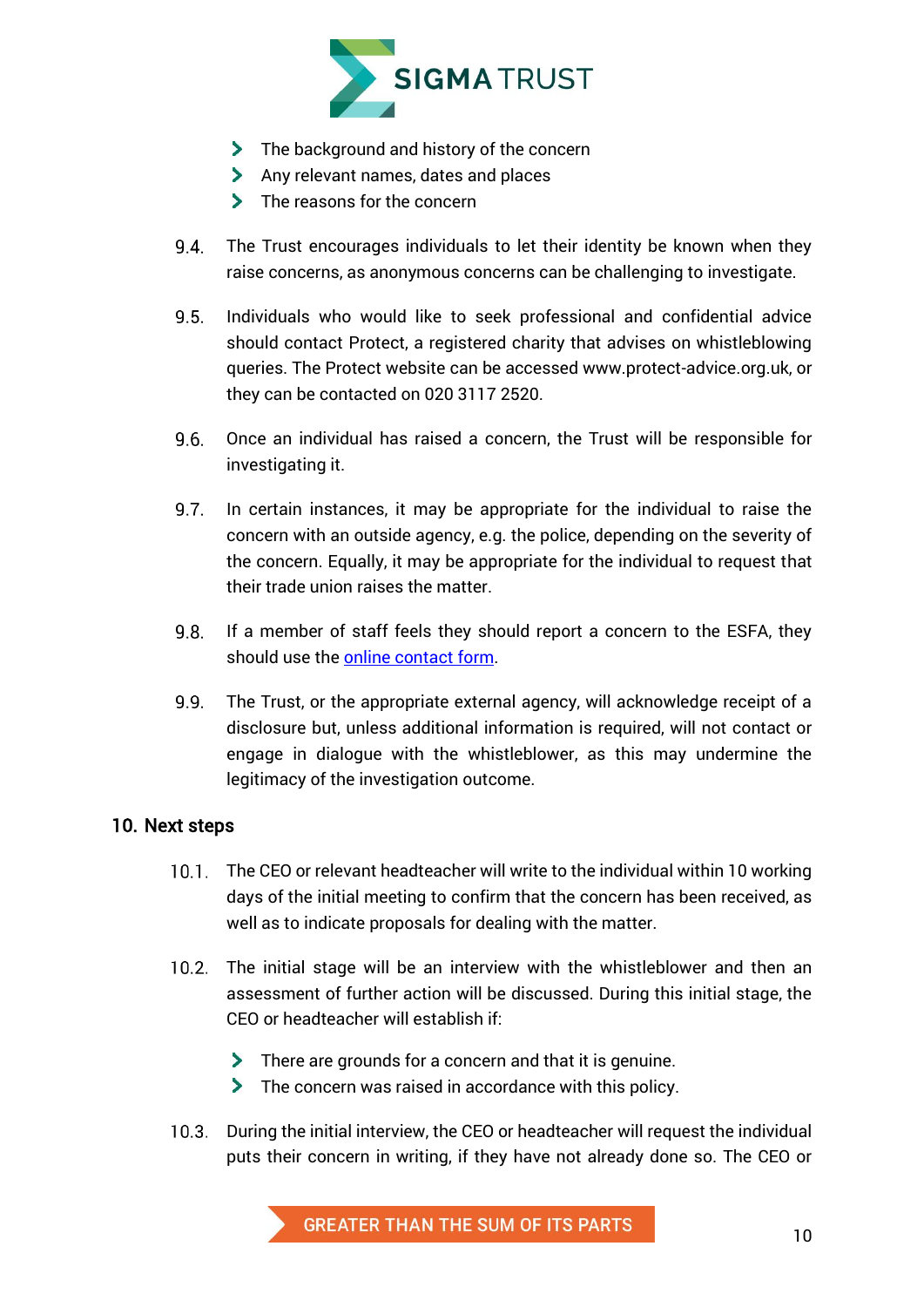

headteacher will write a summary of the concern if the individual is unable to put it in writing.

- 10.4. The CEO or headteacher will explain the following to anybody raising a concern:
	- How they will communicate with the complainant throughout the process. It should be noted, the need for confidentiality may prevent the Trust giving the complainant specific details of any necessary investigation or any necessary disciplinary action taken as a result of the concern.
	- That the complainant's identity will be kept confidential from the alleged wrongdoer.
	- That the Board of Trustees or Local Governance Committee will do everything in its power to protect the complainant from discrimination.
	- That if the concern is genuine, even if the concern is not confirmed, no disciplinary action will be taken against the complainant.
	- If clear evidence is uncovered that the complainant's concern is malicious or unfounded, disciplinary action may be brought against them.
- 10.5. If an investigation is carried out, the whistleblower will be informed of the final outcome.
- 10.6. A record will be kept of the seriousness of the issues raised and the credibility of the concern. All records will be kept confidential and will be stored in line with the Trust's Records Management Policy.
- 10.7. It may be possible for the concern to be resolved by simply agreeing the necessary action or explaining procedures to the alleged wrongdoer; however, depending on the severity and nature of the concern, it may:
	- Be investigated by management, an internal audit or through the disciplinary process.
	- Be referred to the police or an external auditor.
	- **Form the subject of an independent inquiry.**
- 10.8. If the investigating officer needs to talk to the whistleblower, they are permitted to be accompanied by a trade union representative, a professional association representative, a friend or a fellow member of staff not involved in the area of work that the concern relates to. This person will provide support only and will not be allowed to become involved in the proceedings.